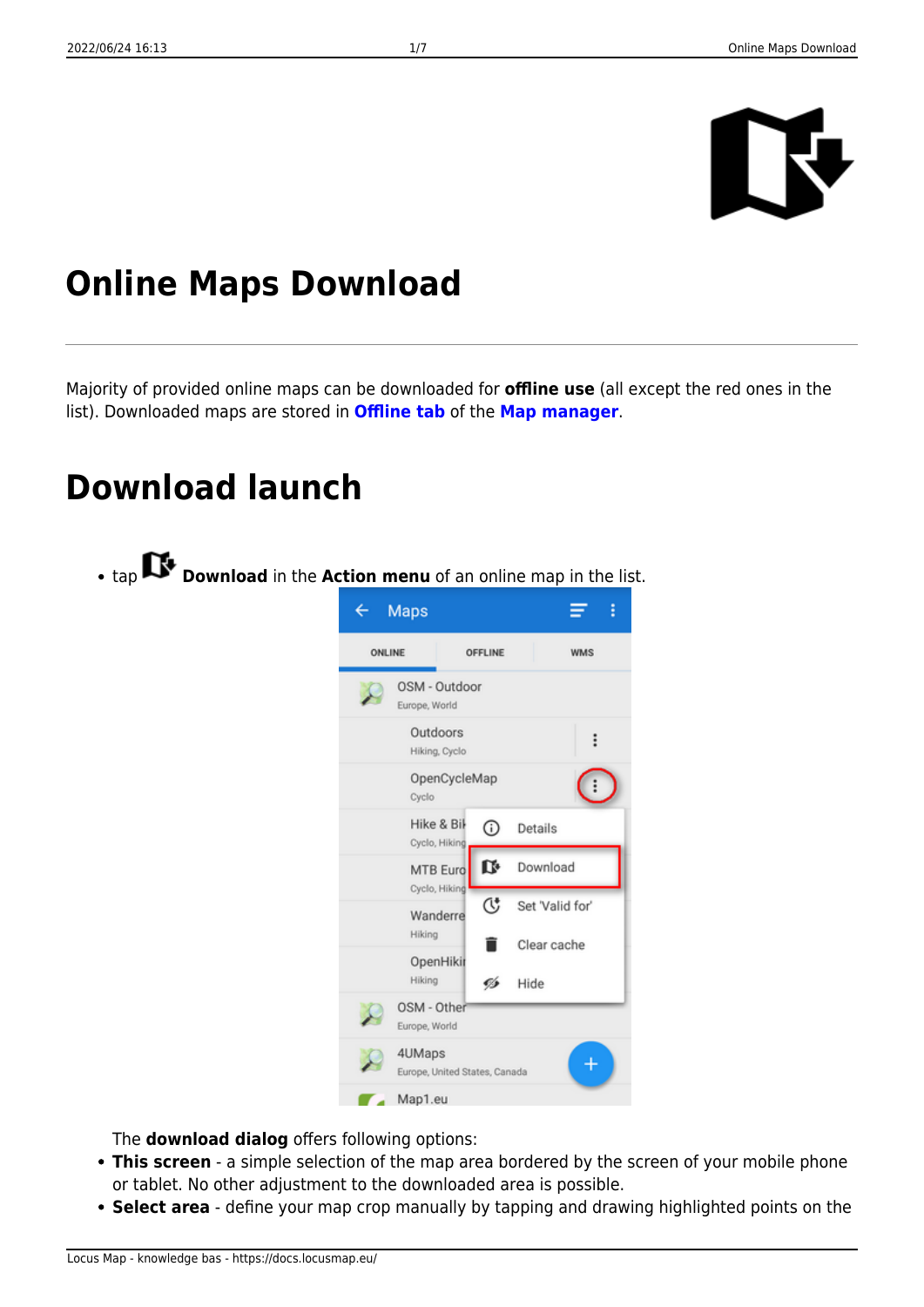border of the green crop area (default is 25×25 kms). Green points move corners of the selection, a magnifier appears when tapping the corners for their accurate placement. If you drag red points, a new points to fine-tune your selection emerge. Thus it is possible to define any shape of the map crop.



Other options of selecting download area emerge after tapping **Show advanced options**:

- **By country** choose any country in the World and Locus Map centers it in a rectangle crop. Then you continue by the Select area method to fine-tune your selection.
- **Continue…** this item appears only in case you have some unfinished download from the previous session. **Locus Map** will firstly check already downloaded tiles and then continue with downloading.
- **By track** areas to download are defined as a **surround of a track**. It is recommended for trips with a firmly stated itinerary or cross-country competitions or expeditions
	- Draw a new route by this method you define your track directly in your device by tapping on the screen. Each tap makes a new trackpoint. If you prefer more accurate method, uncheck the Quick add option in the menu and place your trackpoints by shifting

```
the map center and tapping the \bigcirc Add point button. In case you miss you can delete
```
the last added point by  $\blacksquare$  button. Width of the area around the track can be easily

adjusted by a slider at the top of the screen or more precisely in meters by the button. The trackpoints can be shifted so that you can select your area accurately. When

you are satisfied, tap the **button and move to the next step - selecting zooms**. If

not, tap the  $\lambda$  button and after a confirmation **cancel** the download-selecting action.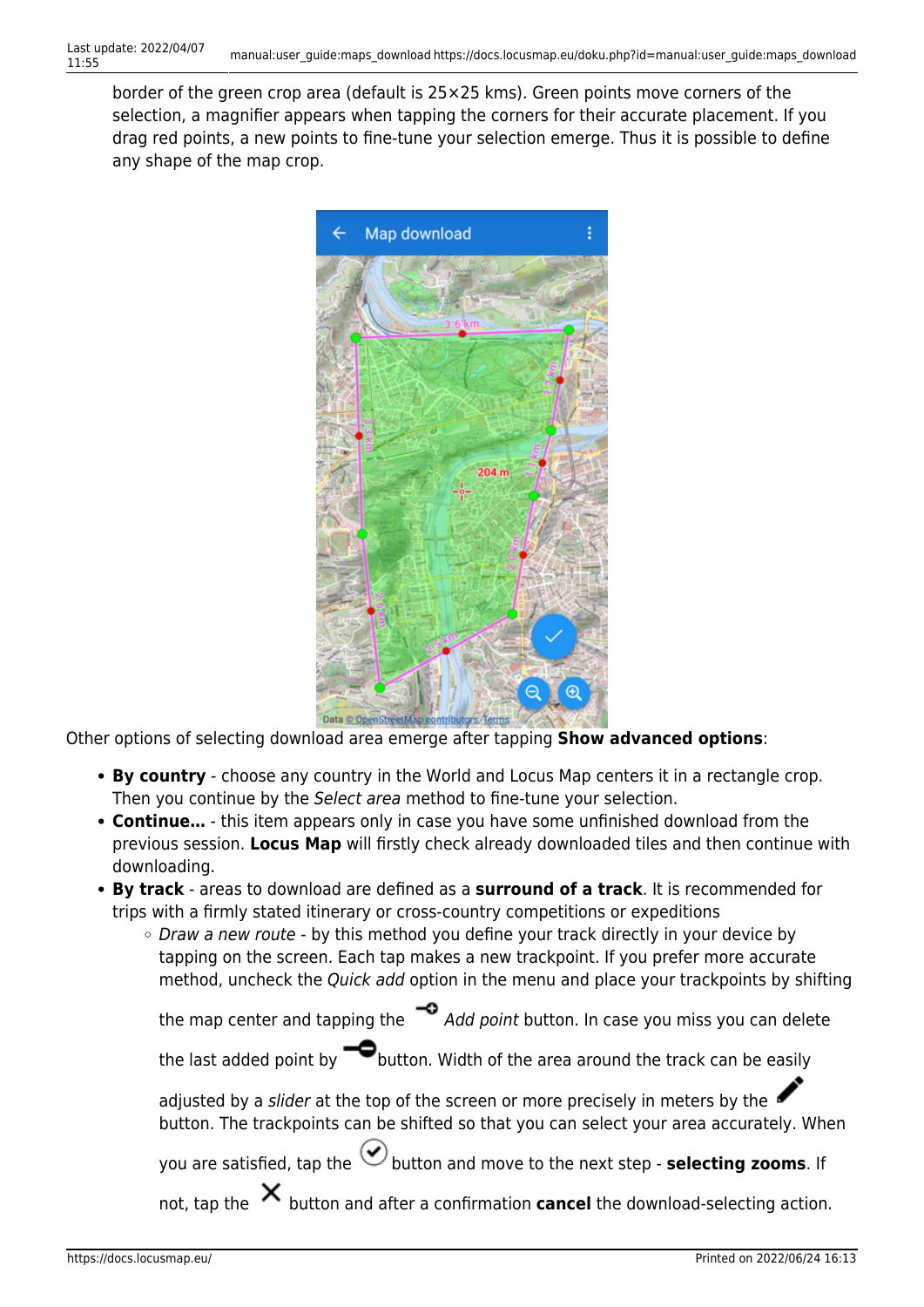○ Select a track - Select a track from your storage to define your download area. The track will be divided into 25 sections that can be further adjusted to meet your requirements. Set the width of the area the same way as in the previous method and confirm.



- **By points** areas to download are defined by a **group of points of interest** that you want to be included in the map
	- Select a folder go to your storage and select a **folder with points** you want to place on the downloaded map. Locus Map creates a rectangle that includes all points in the folder on the map. The rectangle can be shaped as in the Select area method and downloaded.
	- Around points Select a points folder as previously and **define a radius** around the points which you require to be covered with map. As this is a quite accurate method of defining the map crop, there is no further adjustment available.

Keep in mind that all maps in Locus Map consist of **square tiles** of 256px or 512px per side. All downloads work with whole tiles so it is not possible to download precisely round or curved maps - all are composed of square pieces of map.

### **Selecting zoom levels**

Your download area has been defined, the next step is to choose **which zooms to download**. The zoom selection screen consists of following parts:

- Zoom preview displays the most detailed zoom you select (the biggest scale)
- Info bar total number of map tiles to download and their approximate data size
- Name of your downloaded map in some cases Locus pre-fills this field with a near settlement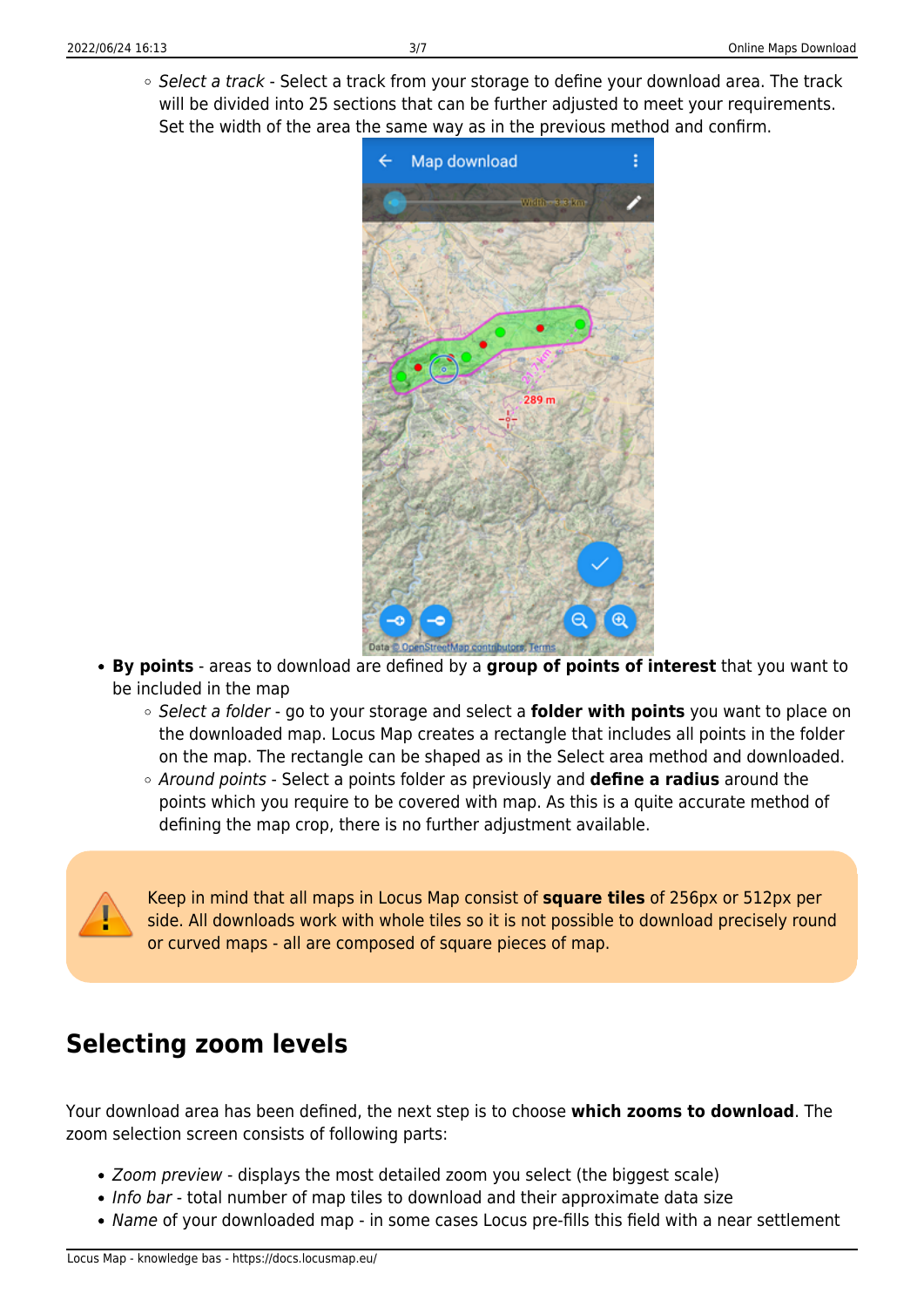name. When there is just "name of new map", edit this field or you will be prompted later. It is not possible to proceed with download of a map without naming it.

#### **Zoom selection**:

o basic options - a slider with zoom limit button and simplified zoom descriptions (cities, streets, houses etc.). Defines only the most detailed zoom limit to download plus everything above.



o advanced options - a table of available zooms with checkboxes. Each zoom level contains information about map tiles number and estimated data size. Allows to define precisely which zooms to download and which not.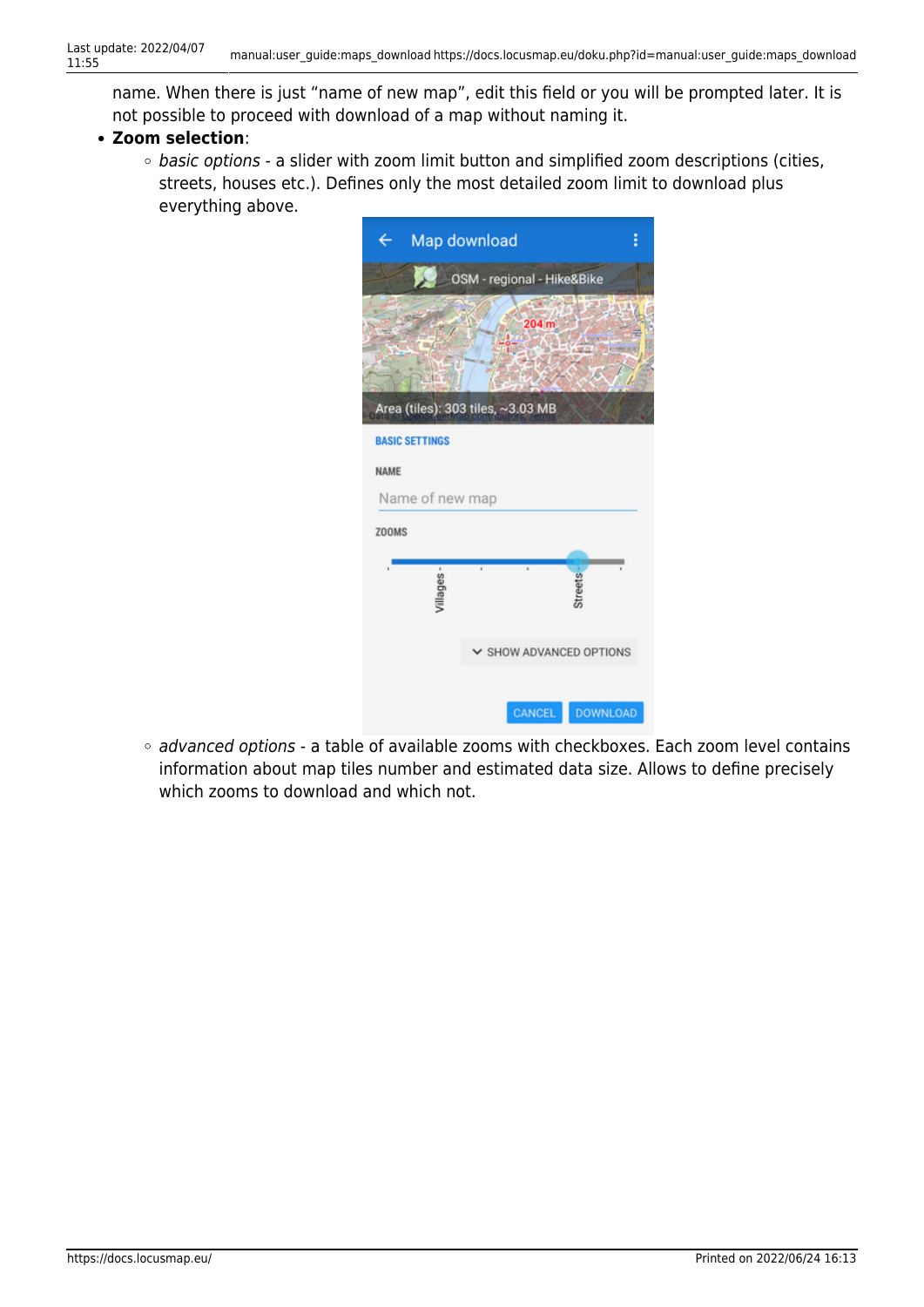

**Versions 2.x of Android operation system can not handle files of 2 and more gigabytes. Keep it in mind when selecting your download area and number of zooms!**

If you need a bigger map, download more smaller areas, Locus Map will merge them and use them as one file.

## **Advanced options and confirmation**

The Advanced options menu offers accurate **calculation** of the final amount of map tiles which is especially useful when downloading **paid commercial maps**. Then there is option to set the **download type**:

- Cached map (SQL) temporary download into the cache storage space for faster browsing of online maps. Suitable for a quick download before your trip but prone to data corruption.
- Personal map (SQL) the most common method creates a new map for offline use only in the Locus/Maps directory.
- Supplementary download (SQL) updates or supplements already downloaded map (cached or saved as offline) by additional map tiles. Very useful if you need to increase the area of your map coverage or refresh an obsolete map.



This method works only with maps that: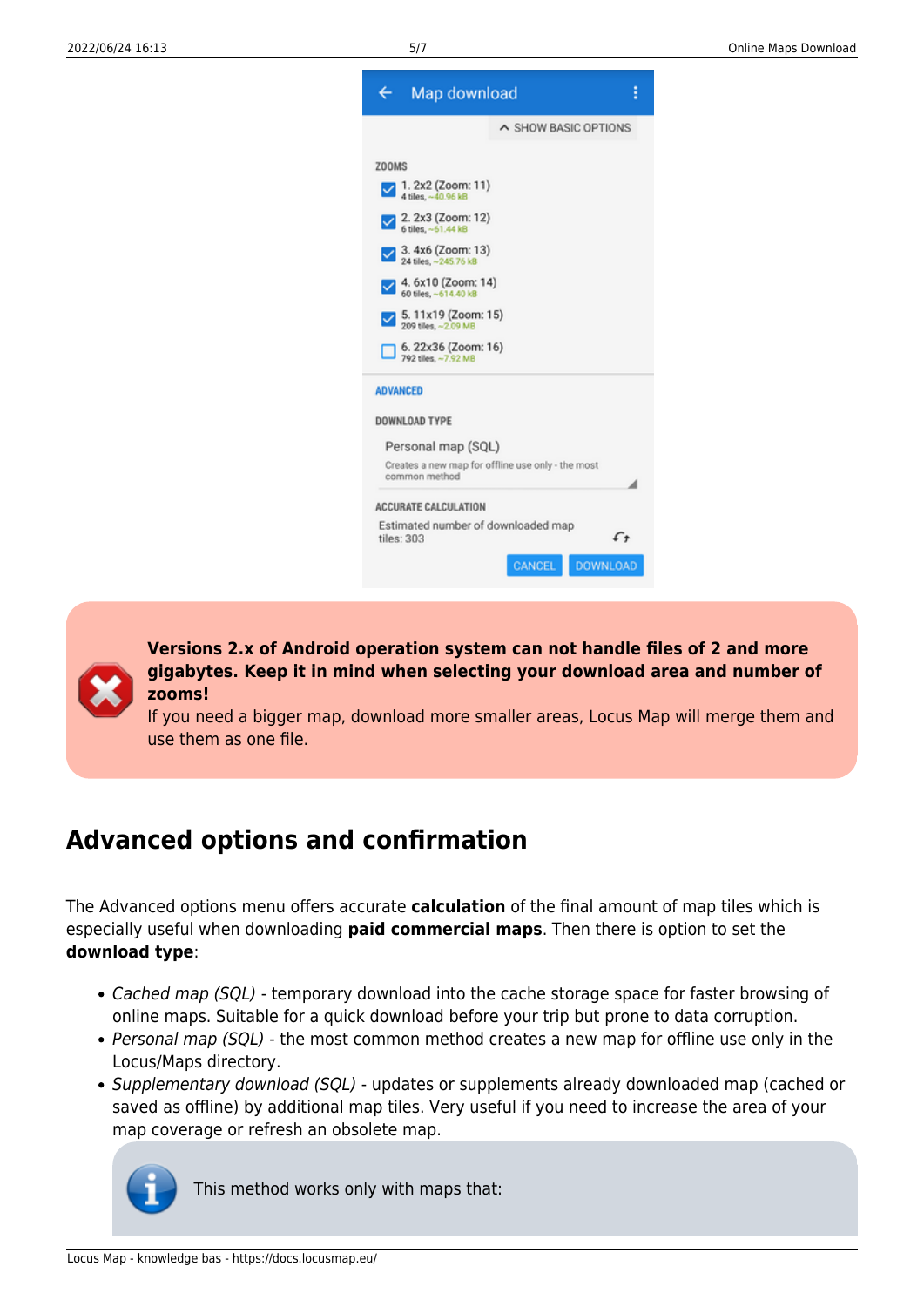

were downloaded by Locus Map

- $\circ$  are of the same map type
- $\circ$  are not older than three years
- Compressed map (TAR) an obsolete method preserved for users of Trekbuddy and other older systems. Useful also for further post-processing of TAR map tile archives.

**Overwrite** - define how old tiles should be rewritten in case you download cached or supplementary maps. Set **"0"** if you want to re-load all map tiles.

## **Paid online maps**

In case you download a **paid map** Locus Map displays another dialog. It summarizes your **[LoCoin](https://docs.locusmap.eu/doku.php?id=manual:user_guide:locus_store:locoins) credit**, final price of the downloaded map, number of tiles in the packet and the price of 100 tiles. If you have enough credit for the purchase there is no other obstruction to begin downloading.



### **Downloading progress**